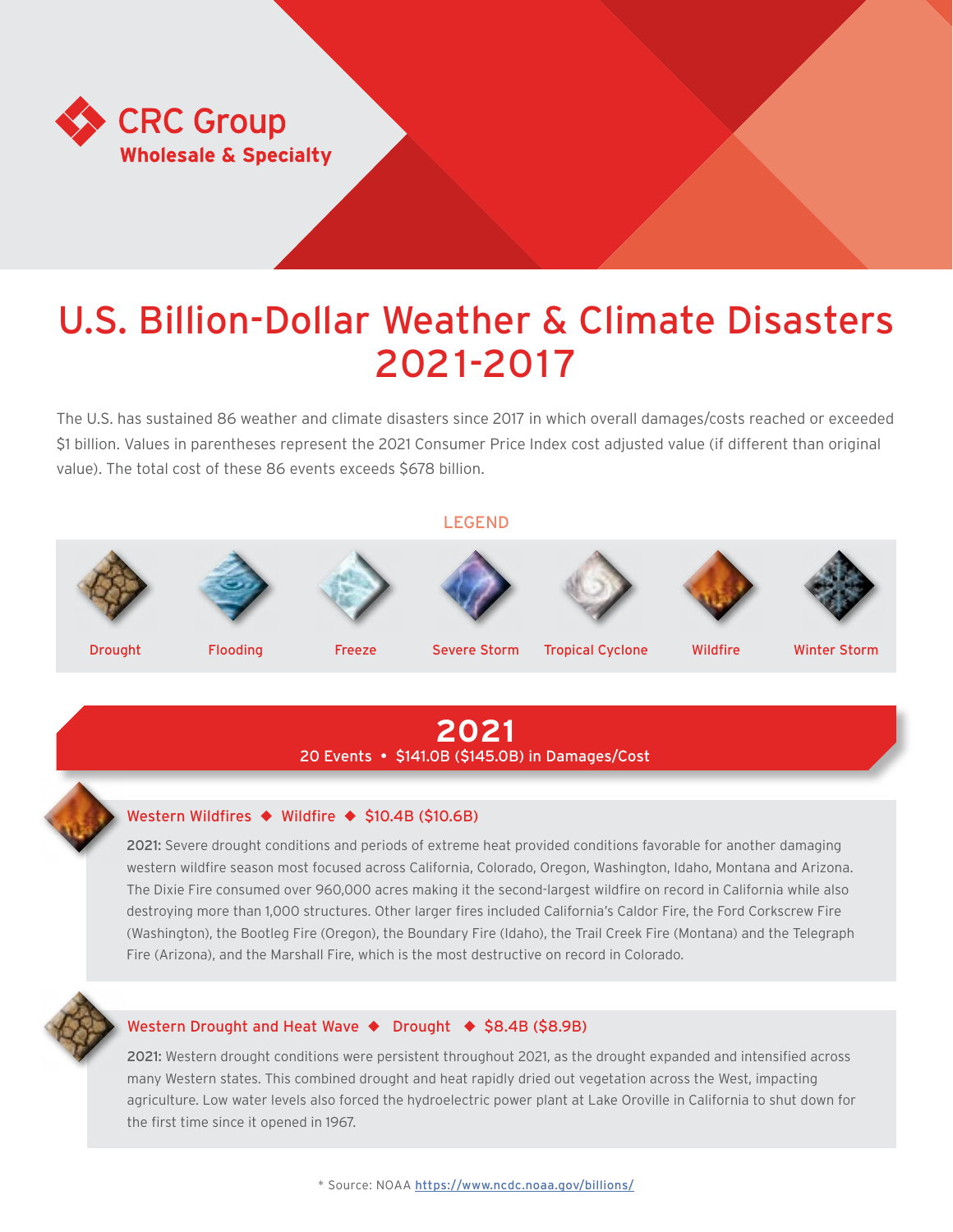### Midwest Derecho and Tornado Outbreak ◆ Severe Storm ◆ \$1.8B

December 2021: A rare, record-breaking December derecho and tornado outbreak caused widespread damage that was focused across Kansas, Nebraska, Iowa, Minnesota and Wisconsin.



### Southeast, Central Tornado Outbreak ◆ Severe Storm ◆ \$3.9B

December 2021: Historic December tornado outbreak across several southeast and central states caused devastating damage across many towns and cities. This outbreak produced two long-tracked EF-4 tornadoes across Arkansas, Missouri, Tennessee and Kentucky. The longest tornado track was nearly 166 miles across Kentucky and a small portion of Tennessee. This was the longest-tracked tornado on record in Kentucky and was a U.S. record tornado track length for the month of December.

### Hurricane Nicholas ◆ Tropical Cyclone ◆ \$1.0B

September 2021: Category 1 Hurricane Nicholas made landfall near Sargent Beach, Texas on September 14 and moved slowly toward Louisiana over the next several days. This slow progression helped to produce flooding rainfall across regions of the Gulf Coast that were already saturated from Hurricane Ida.

### Hurricane Ida ◆ Tropical Cyclone ◆ \$73.6B (\$75.0B)

August 2021: Category 4 Hurricane Ida made landfall near Port Fourchon, Louisiana with maximum sustained winds of 150 mph (240km/h) and a minimum central pressure of 930 mb. There was heavy damage to the energy infrastructure across southern Louisiana causing widespread, long duration power outages to millions of people. Parts of New Orleans were without power for nearly a week due to the widespread damage. As the remnants of Ida moved into the Northeast it merged with a frontal system creating severe weather and flash flooding across a wide region from eastern Pennsylvania to New York. Flash flood emergencies were declared in New Jersey and New York for the first time, producing damage to homes, businesses, vehicles and infrastructure while also causing dozens of fatalities.

### Tropical Storm Fred ◆ Tropical Cyclone ◆ \$1.3B

August 2021: Tropical Storm Fred made landfall near Panama City, Florida. As Fred progressed northward it caused torrential flooding across the southern Appalachian Mountains with more than a foot of rainfall reported in some locations of western North Carolina. This flash flooding caused damage to many homes, businesses, vehicles, roads and bridges, in additional to several fatalities. Fred also produced nearly a dozen tornadoes across the Northeast as it moved up the East Coast.

### North Carolina Severe Weather ◆ Severe Storm ◆ \$1.3B

August 2021: Widespread high wind impacts across numerous North Central states including Illinois, Michigan, Wisconsin, Indiana, Ohio and Missouri. This multi-day event caused damage to infrastructure, homes, vehicles and businesses.

### Central Severe Storms ◆ Severe Storm ◆ \$1.1B

July 2021: Severe storms caused considerable hail damage across numerous Central states including Missouri, Nebraska, Iowa, South Dakota, North Dakota, New Mexico and Texas. There was also widespread high wind damage to homes, vehicles and businesses in many other surrounding states.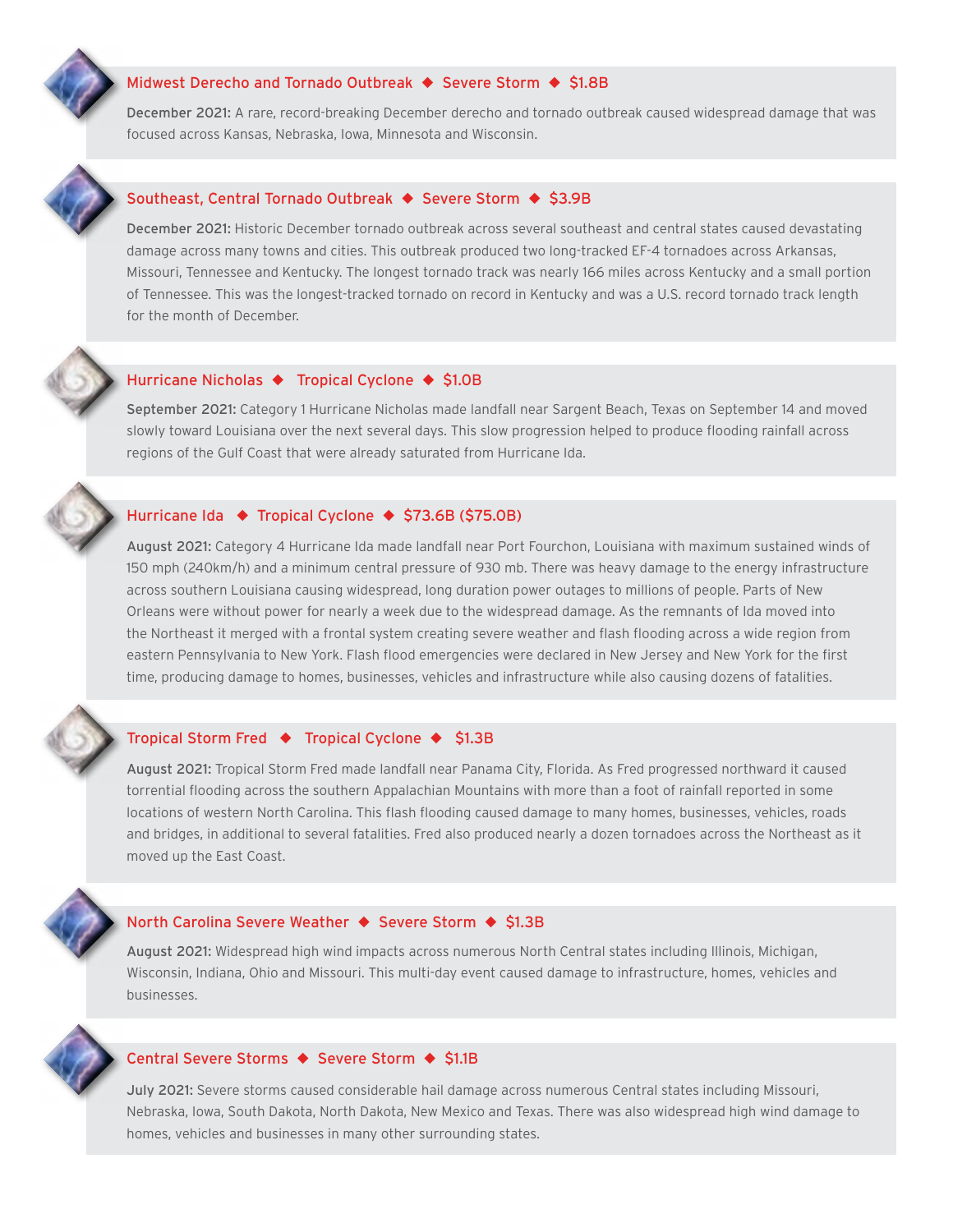### Tropical Storm Elsa ◆ Tropical Cyclone ◆ \$1.2B

July 2021: Tropical Storm Elsa made landfall in Taylor County, Florida producing heavy rain, wind, flooding and tornadoes in portions of Florida, Georgia and the Carolinas, as well as flooding across parts of the Northeast. Southern New England and New York's Long Island experienced flash flooding, leading to impassable roads, stranded vehicles and disruption. Elsa was the earliest fifth-named storm on record.

### Central Severe Storms ◆ Severe Storm ◆ \$1.31B

June 2021: A combination of thunderstorm high winds, hail and tornadoes affected numerous Central states. The states most affected included Michigan, Illinois, Indiana, Ohio, Missouri, Kansas and Texas with damage to homes, businesses, vehicles and agriculture.



### Ohio Valley Hail Storms ◆ Severe Storm ◆ \$1.7B

June 2021: Damaging hail storm and high wind impacts across several states including Ohio, Illinois, Indiana, Michigan, Wisconsin, Minnesota, Iowa and Missouri. The hail impacts were most severe in southeastern Minnesota, southern Iowa, southeastern Indiana and southwestern Ohio, with damage to many homes, vehicles and businesses.

### Louisiana Flooding ◆ Flooding ◆ \$1.3B (\$1.4B)

May 2021: Torrential rainfall from thunderstorms across Louisiana and coastal Texas caused widespread flooding and resulted in hundreds of water rescues. Baton Rouge and Lake Charles experienced flood damage to thousands of homes, vehicles and businesses, as more than 12 inches of rain fell. Lake Charles also continues to recover from the widespread damage caused by Hurricanes Laura and Delta less than 9 months before this flood event.



### Southern Tornadoes and Southeast Severe Weather ◆ Severe Storm ◆ \$1.3B

May 2021: Tornadoes and severe storms with widespread high wind and large hail cause damage across many Southern and Southeastern states including Mississippi, Texas, Arkansas, Alabama, Georgia, South Carolina, North Carolina, and Tennessee. There were over 111 confirmed tornadoes largely clustered in central Mississippi and surrounding states.



### Texas and Oklahoma Severe Weather ◆ Severe Storm ◆ \$3.1B (\$3.3B)

April 2021: Severe weather including tornadoes, high wind, localized flooding and large hail cause widespread impacts across central Texas and Oklahoma. There was considerable damage across Texas and Oklahoma to many homes, vehicles and businesses particularly from hail storms. Several of the more impacted areas include west of San Antonio, north of Fort Worth, and southwest of San Marcos.



### Texas Hail Storms ◆ Severe Storm ◆ \$1.5B

April 2021: A series of hail storms impacted central Texas causing damage to many homes, vehicles and businesses. There was considerable hail damage northeast of Austin, west of Georgetown and southwest of The Woodlands.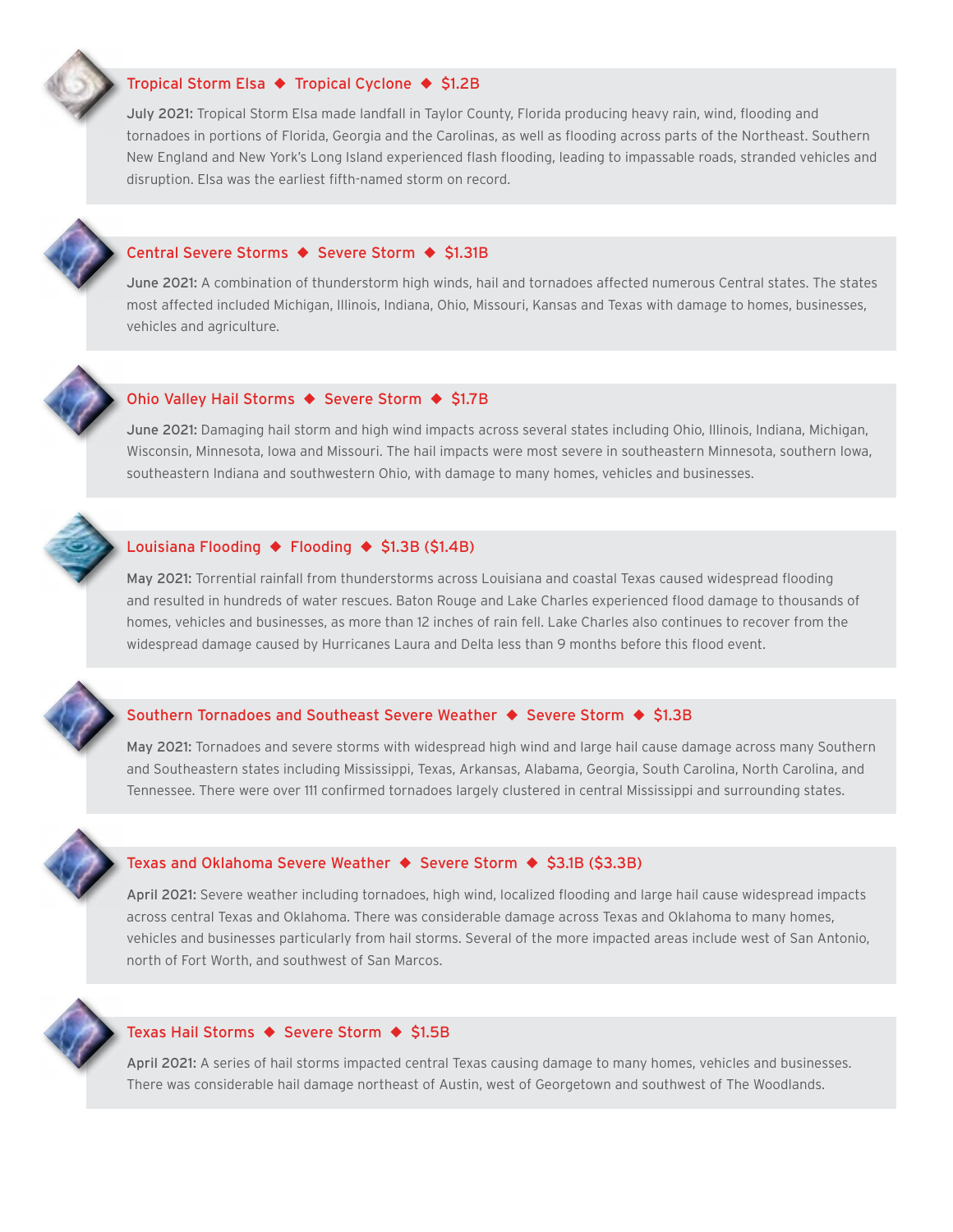### Eastern Severe Weather ◆ Severe Storm ◆ \$1.3B (\$1.4B)

March 2021: Severe weather producing hail, high wind and more than two dozen tornadoes impacted numerous states including Arkansas, Alabama, Georgia, Mississippi, South Carolina, North Carolina and Virginia. Tennessee was also affected with significant flooding in Nashville and surrounding areas that damaged businesses, homes and vehicles. There were also many high wind damage reports across Pennsylvania, Maryland and New Jersey.

### Southeast Tornadoes and Severe Weather ◆ Severe Storm ◆ \$1.7B (\$1.8B)

March 2021: At least 41 tornadoes impact several states including Kentucky, Tennessee, Mississippi, Alabama and Georgia. These included one EF-4, four EF-3s, ten EF-2s and approximately two-dozen EF-1 or EF-0 tornadoes. The strongest of these tornadoes were focused across central Alabama and western Georgia with tracks across the entire width of Alabama. There was widespread damage to homes, businesses, vehicles and infrastructure.

### Northwest, Central, Eastern Winter Storm and Cold Wave ◆ Winter Storm ◆ \$22.7B (\$24.0B)

February 2021: Historic cold wave and winter storm impacts many northwest, central and eastern states. Temperature departures exceeding 40.0 degrees F (22.2 degrees C) below normal occurred from Nebraska southward to Texas. The prolonged arctic air caused widespread power outages in Texas, as well as other southern states, with multiple days of sustained below-freezing temperatures. At the peak of the outage, nearly 10 million people were without power. Additional impacts were frozen water pipes, which burst upon thawing causing water damage to buildings. There were also snow and ice impacts across numerous states including Oklahoma, Arkansas, Missouri, Illinois, Kentucky, Tennessee, Louisiana, Mississippi, Colorado, Oregon and Washington. This is now the costliest U.S. winter storm event on record, more than doubling the inflation-adjusted cost of the 'Storm of the Century' that occurred in March 1993.



### California Flooding and Severe Weather ◆ Flooding ◆ \$1.1B (\$1.2B)

January 2021: California was impacted by an atmospheric river in late-January, in which more than 7 inches of rain fell from southern California to the central California coast. Rainfall totals exceeded 15 inches in Monterey and San Luis Obispo counties. These heavy rains caused flooding and mudslides in some of the same areas burned by wildfires in late-2020.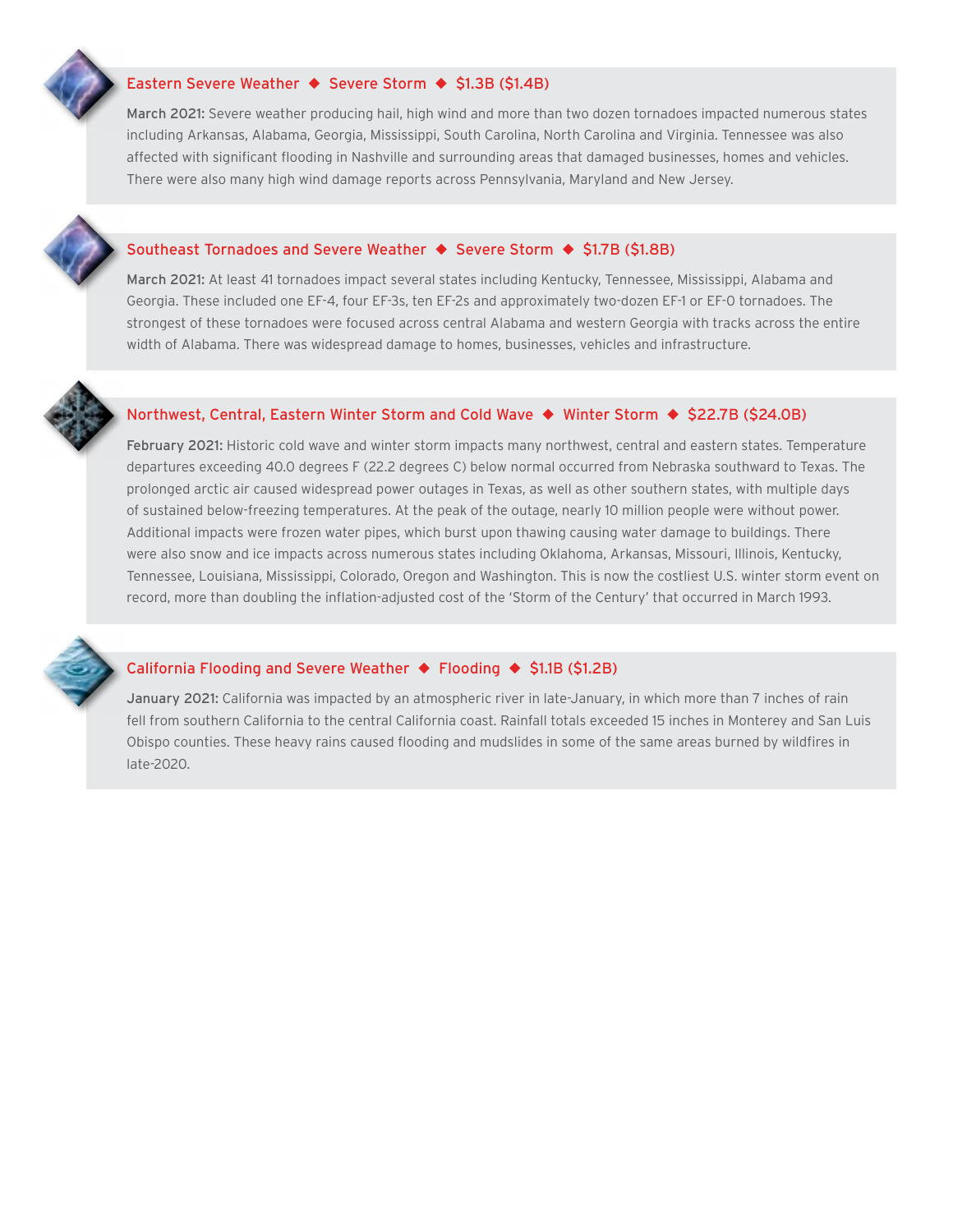# **2020** 22 Events • \$95.3B (\$102.0B) in Damages/Cost



Western Wildfires - California, Oregon, Washington Firestorms Wildfire \$16.5B (\$17.6B)



Western/Central Drought and Heat Wave Drought \$4.5B (\$4.8B)



Tropical Storm Eta Tropical Cyclone \$1.5B (\$1.6B)



Hurricane Zeta Tropical Cyclone \$4.4B (\$4.7B)



Hurricane Delta Tropical Cyclone \$2.9B (\$3.1B)

Hurricane Sally Tropical Cyclone Damages/Cost: \$7.3B (\$7.8B)



Hurricane Laura Tropical Cyclone \$19.0B (\$20.3B)



Central Severe Weather - Derecho Severe Storm \$11.0B (\$11.8B)





Hurricane Hanna Tropical Cyclone \$1.1B (\$1.2B)



Central Severe Weather Severe Storm \$1.2B (\$1.3B)



South Texas Hail Storms Severe Storm \$1.4B (\$1.5B)



South, Central and Eastern Severe Weather Severe Storm \$1.6B (\$1.7B)



Central and Eastern Severe Weather Severe Storm \$2.1B (\$2.3B)



Central, Southern and Eastern Severe Weather Severe Storm \$1.0B (\$1.1B)



Southern Severe Weather Severe Storm \$1.4B (\$1.5B)



Southeast and Eastern Tornado Outbreak Severe Storm \$3.4B (\$3.7B)



North Central and Ohio Valley Hail Storms and Severe Weather Severe Storm \$2.9B (\$3.1B)



Midwest and Ohio Valley Severe Weather Severe Storm \$2.6B (\$2.8B)



Tennessee Tornadoes and Southeast Severe Weather Severe Storm \$2.3B (\$2.5B)



South, East and Northeast Severe Weather Severe Storm \$1.3B



Southeast Tornadoes and Northern Storms and Flooding Severe Storm \$1.1B (\$1.2B)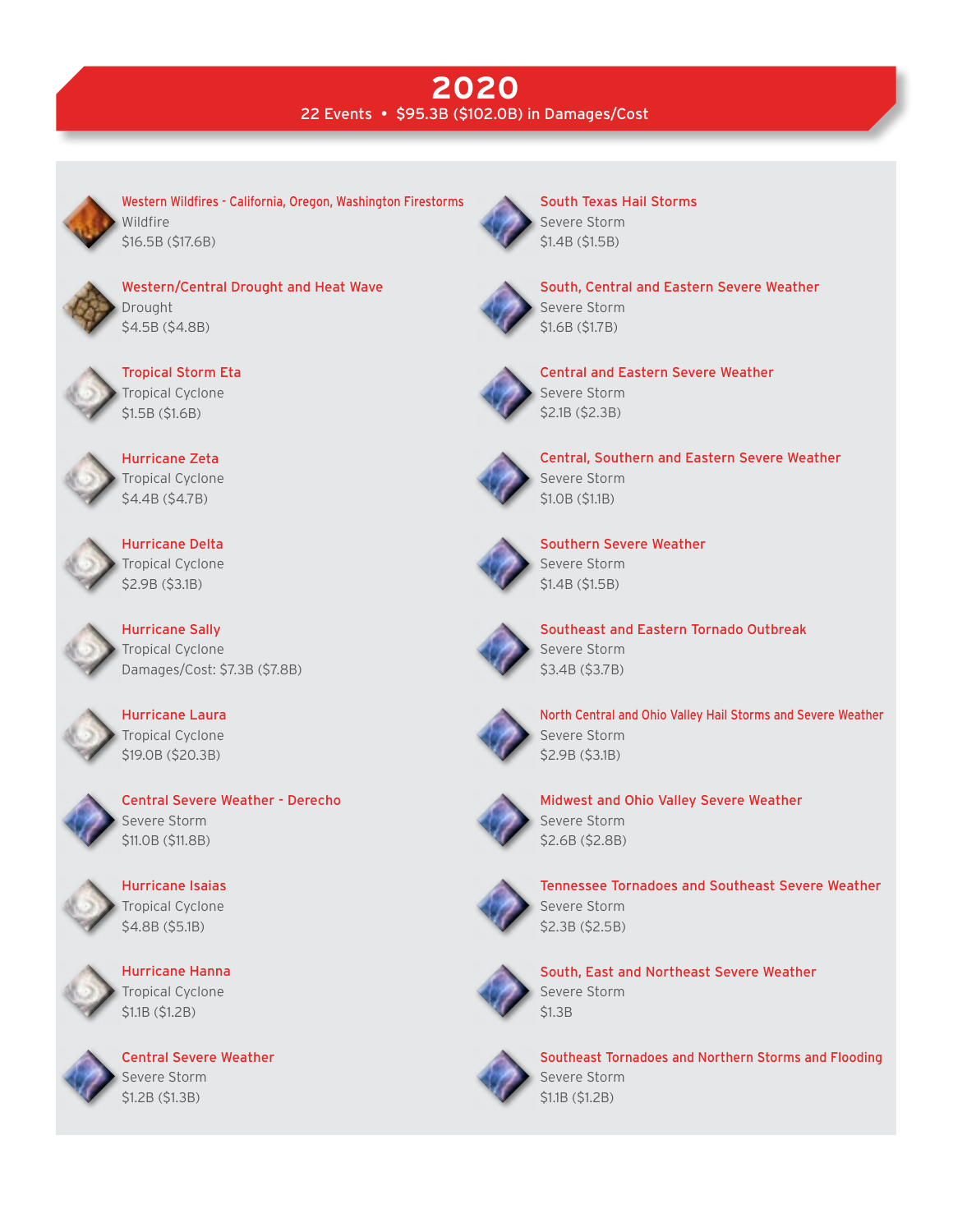# **2019** 14 Events • \$44.7B (\$48.9B) in Damages/Cost



California and Alaska Wildfires Wildfire \$4.5B (\$4.9B)



Texas Tornadoes and Central Severe Weather Severe Storm \$1.7B (\$1.9B)



Tropical Storm Imelda Tropical Cyclone \$5.0B (\$5.4B)



Hurricane Dorian Tropical Cyclone \$1.6B (\$1.7B)



Mississippi River, Midwest and Southern Flooding Flooding \$6.2B (\$6.7B)



Colorado Hail Storms Severe Storm \$1.0B (\$1.1B)



Arkansas River Flooding Flooding \$3.0B (\$3.3B)



Rockies, Central and Northeast Tornadoes and Severe Weather Severe Storm \$4.5B (\$4.9B)



Central Severe Weather Severe Storm \$1.0B (\$1.1B)



South and Southeast Severe Weather Severe Storm \$1.5B (\$1.7B)



Southern and Eastern Tornadoes and Severe Weather Severe Storm \$1.3B (\$1.4B)



Missouri River and North Central Flooding Flooding \$10.7B (\$11.7B)



Texas Hail Storm Severe Storm \$1.5B (\$1.7B)



Southeast, Ohio Valley and Northeast Severe Weather Severe Storm \$1.2B (\$1.4B)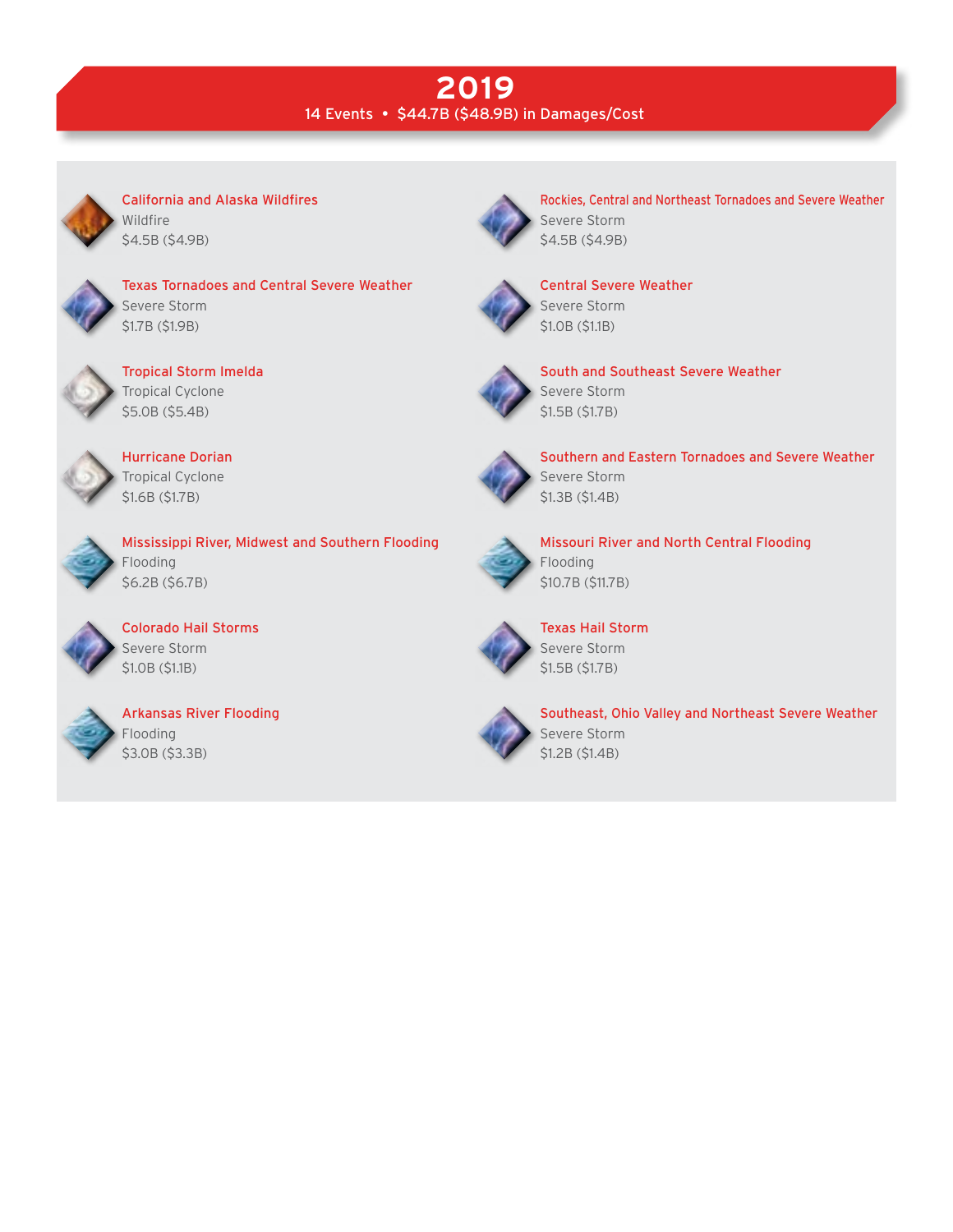# **2018** 14 Events • \$90.9B (\$100.1B) in Damages/Cost



Western Wildfires, California Firestorm **Wildfire** \$24.0B (\$26.4B)



Southwest/Southern Plains Drought Drought \$3.0B (\$3.3B)



Hurricane Michael Tropical Cyclone \$25.0B (\$27.5B)



Hurricane Florence Tropical Cyclone \$24.0B (\$26.4B)



Rockies and Plains Hail Storms Severe Storm \$1.0B (\$1.1B)



Central and Eastern Tornadoes and Severe Weather Severe Storm \$1.6B (\$1.7B)



Colorado Hail Storm Severe Storm \$2.2B (\$2.4B)



Texas Hail Storm Severe Storm \$1.3B (\$1.4B)



Central and Eastern Severe Weather Severe Storm \$1.4B (\$1.5B)



Central and Northeastern Severe Weather Severe Storm \$1.4B (\$1.6B)



Southern and Eastern Tornadoes and Severe Weather Severe Storm \$1.3B (\$1.5B)



Southeastern Tornadoes and Severe Weather Severe Storm \$1.5B (\$1.6B)



Northeast Winter Storm Winter Storm \$2.2B (\$2.5B)



Central and Eastern Winter Storm Winter Storm \$1.0B (\$1.2B)